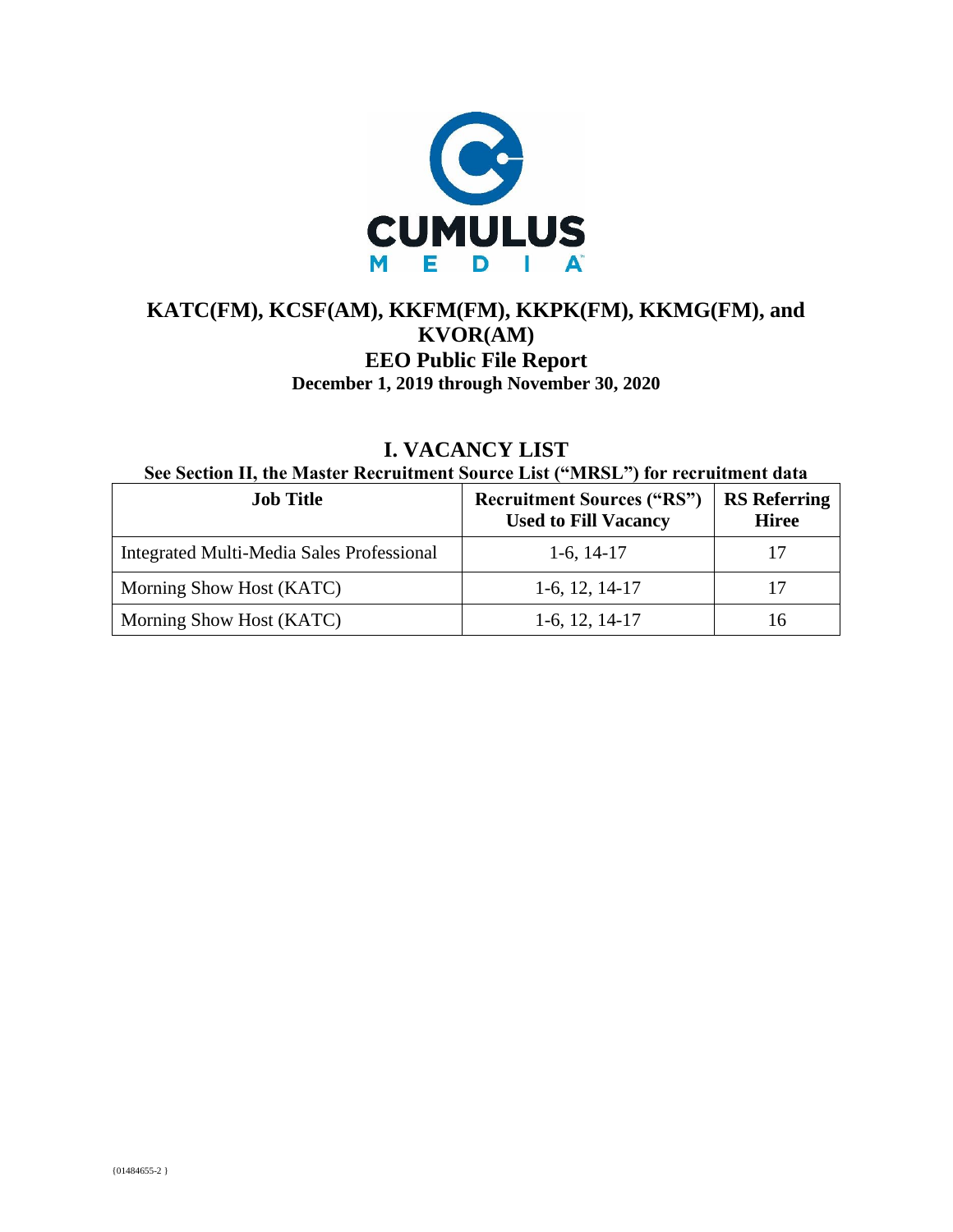### **KATC(FM), KCSF(AM), KKFM(FM), KKPK(FM), KKMG(FM), and KVOR(AM) EEO Public File Report December 1, 2019 through November 30, 2020**

|                            | н, мартек кескоп мент бооксе еют риков                                                              |                                                                                 |                                                                                                  |  |
|----------------------------|-----------------------------------------------------------------------------------------------------|---------------------------------------------------------------------------------|--------------------------------------------------------------------------------------------------|--|
| <b>RS</b><br><b>Number</b> | <b>RS</b> Information                                                                               | <b>Source Entitled</b><br><b>To Vacancy</b><br><b>Notification?</b><br>(Yes/No) | No. of<br><b>Interviewees</b><br><b>Referred by RS</b><br><b>Over Reporting</b><br><b>Period</b> |  |
| $\mathbf{1}$               | <b>Company Job Board</b>                                                                            | $\mathbf N$                                                                     | $\overline{2}$                                                                                   |  |
|                            | https://cumulusmedia.jobs.net/en-US/search                                                          |                                                                                 |                                                                                                  |  |
| $\overline{2}$             | <b>Indeed Website</b>                                                                               | $\mathbf N$                                                                     | 11                                                                                               |  |
|                            | www.indeed.com                                                                                      |                                                                                 |                                                                                                  |  |
| 3                          | <b>Glassdoor Website</b>                                                                            | $\mathbf N$                                                                     | $\overline{0}$                                                                                   |  |
|                            | www.glassdoor.com                                                                                   |                                                                                 |                                                                                                  |  |
| $\overline{4}$             | <b>Linkup Website</b>                                                                               | N                                                                               | $\boldsymbol{0}$                                                                                 |  |
|                            | www.linkup.com                                                                                      |                                                                                 |                                                                                                  |  |
| 5                          | <b>ZipRecruiter Website</b>                                                                         | $\mathbf N$                                                                     | 8                                                                                                |  |
|                            | www.ziprecruiter.com                                                                                |                                                                                 |                                                                                                  |  |
| 6                          | <b>Monster Website</b>                                                                              | $\mathbf N$                                                                     | $\boldsymbol{0}$                                                                                 |  |
|                            | www.monster.com                                                                                     |                                                                                 |                                                                                                  |  |
| $\tau$                     | Facebook                                                                                            | $\mathbf N$                                                                     | $\overline{0}$                                                                                   |  |
|                            | www.facebook.com                                                                                    |                                                                                 |                                                                                                  |  |
| 8                          | <b>Colorado State University - Pueblo</b><br>2200 Bonforte Blvd., Pueblo, CO 81001<br>719-549-21000 | $\mathbf N$                                                                     | $\theta$                                                                                         |  |
| 9                          | <b>Colorado College</b>                                                                             | $\mathbf N$                                                                     | $\overline{0}$                                                                                   |  |
|                            | 14 E Cache La Poudre St., Colorado Springs,<br>CO 80903                                             |                                                                                 |                                                                                                  |  |
|                            | 719-389-6000                                                                                        |                                                                                 |                                                                                                  |  |
| 10                         | <b>Colorado State University</b>                                                                    | $\mathbf N$                                                                     | $\boldsymbol{0}$                                                                                 |  |
|                            | Ammons-Hall 711 Oval Dr., Fort Collins, CO<br>80523                                                 |                                                                                 |                                                                                                  |  |
|                            | 970-491-5707                                                                                        |                                                                                 |                                                                                                  |  |
|                            | www.joinhandshake.com                                                                               |                                                                                 |                                                                                                  |  |
| 11                         | LinkedIn                                                                                            | $\mathbf N$                                                                     | $\boldsymbol{0}$                                                                                 |  |
|                            | www.linkedin.com                                                                                    |                                                                                 |                                                                                                  |  |

## **II. MASTER RECRUITMENT SOURCE LIST ("MRSL")**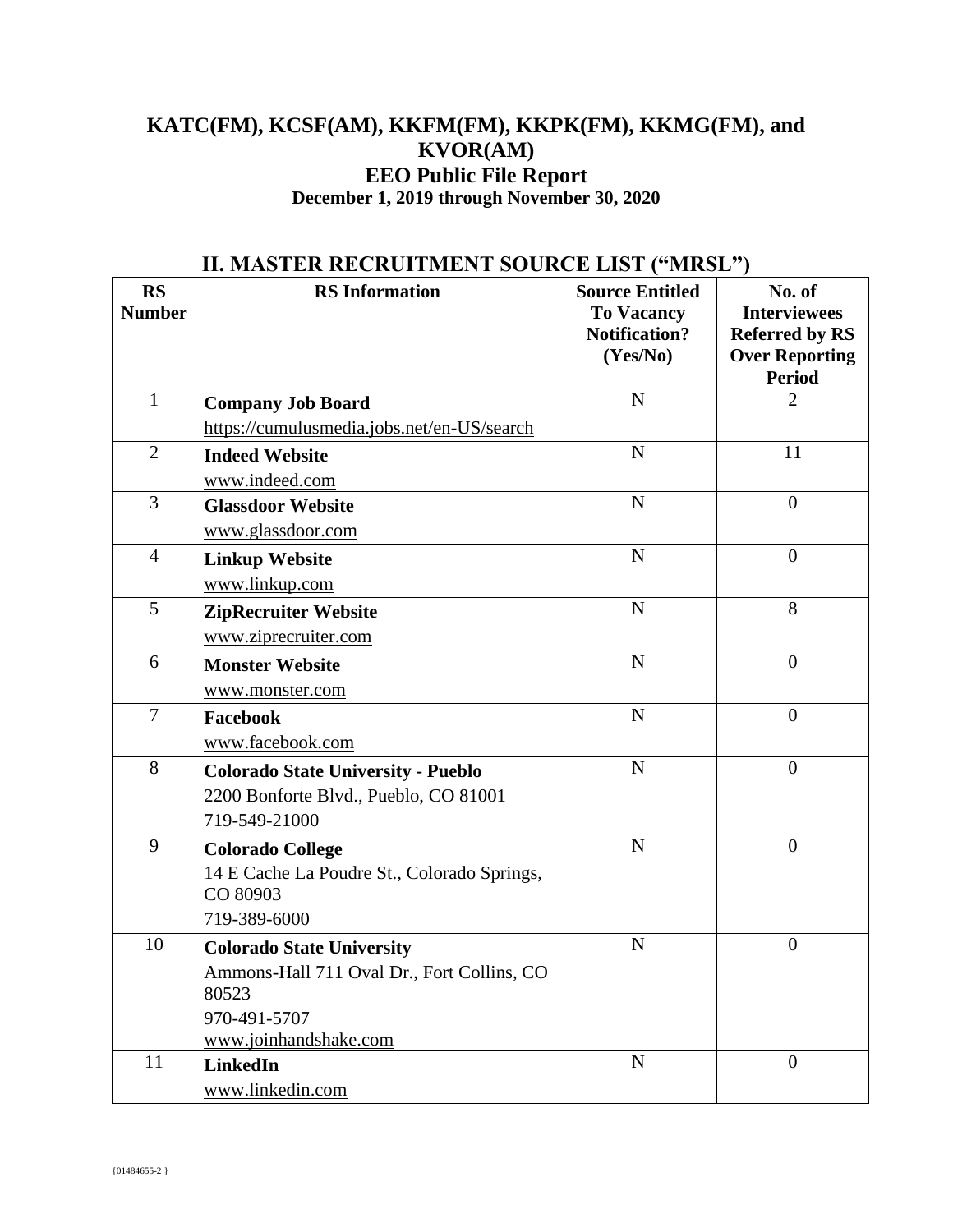| <b>RS</b><br><b>Number</b>                      | <b>RS</b> Information                                  | <b>Source Entitled</b><br><b>To Vacancy</b><br><b>Notification?</b><br>(Yes/No) | No. of<br><b>Interviewees</b><br><b>Referred by RS</b><br><b>Over Reporting</b><br><b>Period</b> |
|-------------------------------------------------|--------------------------------------------------------|---------------------------------------------------------------------------------|--------------------------------------------------------------------------------------------------|
| 12                                              | <b>Pikes Peak Community College</b>                    | N                                                                               | 2                                                                                                |
|                                                 | <b>Brian Wheeler</b>                                   |                                                                                 |                                                                                                  |
|                                                 | 5675 S. Academy Blvd., Colorado Springs,<br>CO 80906   |                                                                                 |                                                                                                  |
|                                                 | 719-540-3700                                           |                                                                                 |                                                                                                  |
| 13                                              | <b>Pikes Peak Workforce Center</b>                     | N                                                                               | $\overline{0}$                                                                                   |
|                                                 | 2306 E. Pikes Peak Ave., Colorado Springs,<br>CO 80909 |                                                                                 |                                                                                                  |
|                                                 | 719-667-3700                                           |                                                                                 |                                                                                                  |
|                                                 | www.connectingcolorado.com                             |                                                                                 |                                                                                                  |
| 14                                              | <b>Colorado Broadcast and Multimedia</b>               | $\mathbf N$                                                                     | 3                                                                                                |
|                                                 | <b>School</b>                                          |                                                                                 |                                                                                                  |
|                                                 | Jim Murphy                                             |                                                                                 |                                                                                                  |
|                                                 | 404 Upham Street, Lakewood, CO 80226                   |                                                                                 |                                                                                                  |
|                                                 | 303-937-7070                                           |                                                                                 |                                                                                                  |
| 15                                              | <b>Colorado Broadcasters Association</b>               | N                                                                               | $\overline{4}$                                                                                   |
|                                                 | 333 W Hampden Ave #400, Englewood, CO                  |                                                                                 |                                                                                                  |
|                                                 | 80110<br>720-536-5427                                  |                                                                                 |                                                                                                  |
|                                                 | CBA@ColoradoBroadcastersAssociation.com                |                                                                                 |                                                                                                  |
| 16                                              | <b>All Access Website</b>                              | $\mathbf N$                                                                     | 5                                                                                                |
|                                                 | www.allaccess.com                                      |                                                                                 |                                                                                                  |
| 17                                              | <b>Employee Referral</b>                               | ${\bf N}$                                                                       | 9                                                                                                |
| 18                                              | <b>SEU Job Fairs</b> (see Section III)                 | N                                                                               | $\Omega$                                                                                         |
| <b>TOTAL INTERVIEWEES OVER REPORTING PERIOD</b> |                                                        |                                                                                 | 44                                                                                               |